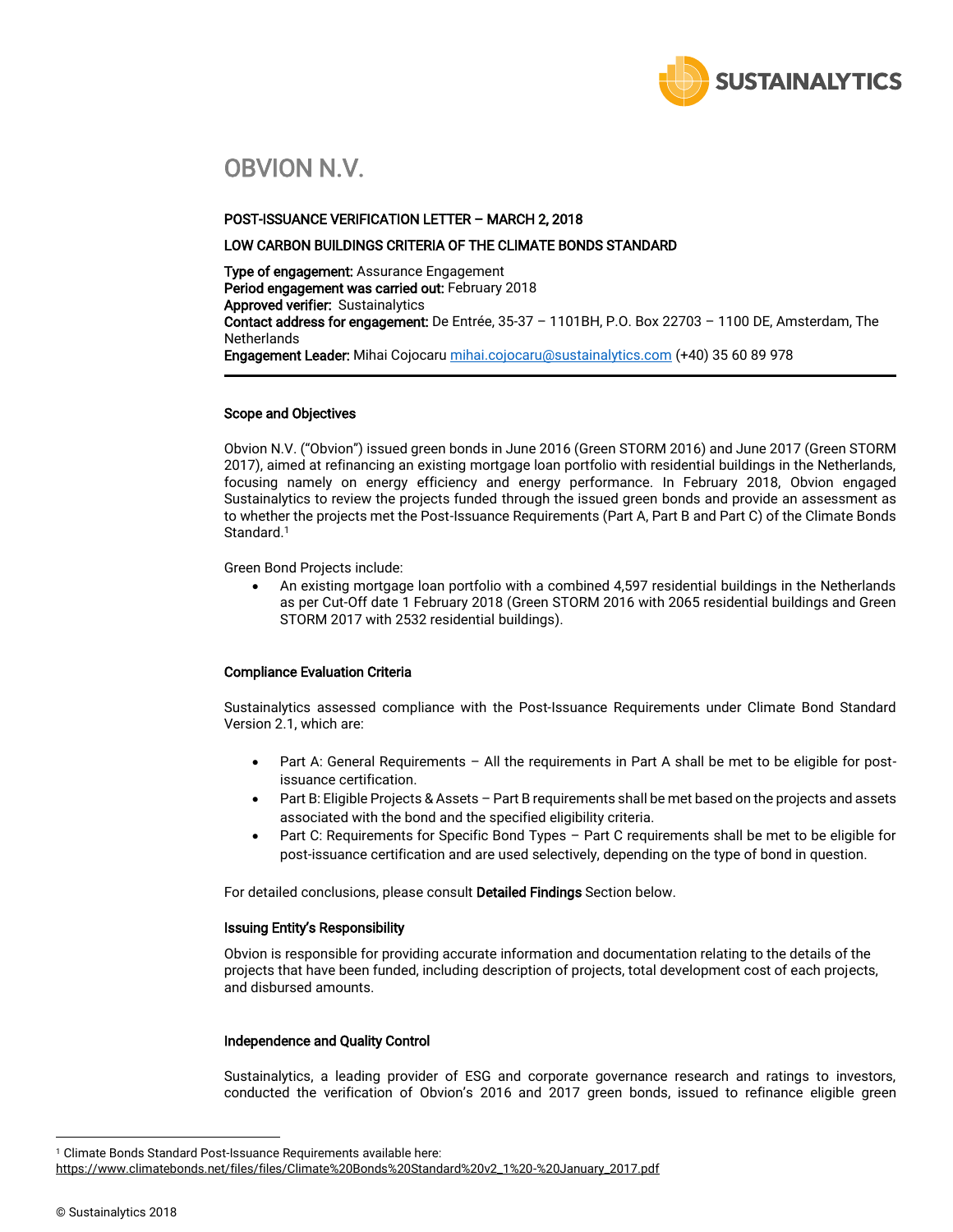

buildings, and provided an independent opinion informing Obvion as to the conformance of the Green Bond with the Post-Issuance Requirements and Low Carbon Buildings criteria of the Climate Bonds Standard.

Sustainalytics has relied on the information and the facts presented by Obvion. Sustainalytics is not responsible for any aspect of the Nominated Projects referred to in this opinion and cannot be held liable if estimates, findings, opinions, or conclusions are incorrect. Thus, Sustainalytics shall not be held liable if any of the information or data provided by Obvion and used as a basis for this assessment were not correct or complete.

Sustainalytics makes all efforts to ensure the highest quality and rigor during its assessment process and enlisted its Sustainability Bonds Review Committee to provide oversight over the assessment of the bond.

# Verifier's Responsibility

The work undertaken as part of this engagement included conversations with relevant Obvion employees and review of relevant documentation to confirm the Green Bond's conformance with the Climate Bonds Certification Post-Issuance Requirements, which include:

- Conformance of the June 2016 green residential mortgage-backed security Green STORM 2016 issuance and the June 2017 green residential mortgage-backed security issuance Green STORM 2017 with the Climate Bonds Standard Version 2.1;
- Conformance with the Technical Criteria on Low Carbon Buildings<sup>2</sup>;
- Conformance with the Internal Processes & Controls requirements;
- Conformance with Reporting Prior to Issuance requirements.

#### **Exceptions**

No exceptions were identified. All projects aligned with the Post-Issuance Requirements of the Climate Bonds Standard and were in conformance to the Low Carbon Buildings criteria.

#### **Conclusion**

Based on the limited assurance procedures conducted, nothing has come to Sustainalytics' attention that causes us to believe that, in all material respects, the allocation of EUR 500m from Green STORM 2016 and EUR 550m from Green STORM 2017 green bonds, issued to fund eligible green projects, is not in conformance with the Post-Issuance Requirements of the Climate Bonds Standard. Additionally, nothing has come to Sustainalytics' attention that causes us to believe that the use of the net green proceeds is not in conformance with the eligibility criteria stipulated in Green STORM 2016 and Green STORM 2017 frameworks.

#### Detailed Findings

 $\overline{a}$ 

| <b>Eligibility Criteria</b>                                    | <b>Procedure Performed</b>                                                                                                                                                 | <b>Factual Findings</b>                                                                         | Error or<br><b>Exceptions</b><br><b>Identified</b> |
|----------------------------------------------------------------|----------------------------------------------------------------------------------------------------------------------------------------------------------------------------|-------------------------------------------------------------------------------------------------|----------------------------------------------------|
| <b>Compliance to Part</b><br>A: General<br><b>Requirements</b> | Verification of a representative<br>sample of 60 loans funded by the<br>green bond issuances in 2016 and<br>2017 to determine if Part A: General<br>Requirements were met. | The representative sample<br>of 60 loans reviewed<br>complied with the General<br>Requirements. | None                                               |

<sup>2</sup> Climate Bonds Standard Low Carbon Buildings Criteria available here:<https://www.climatebonds.net/low-carbon-buildings-criteria>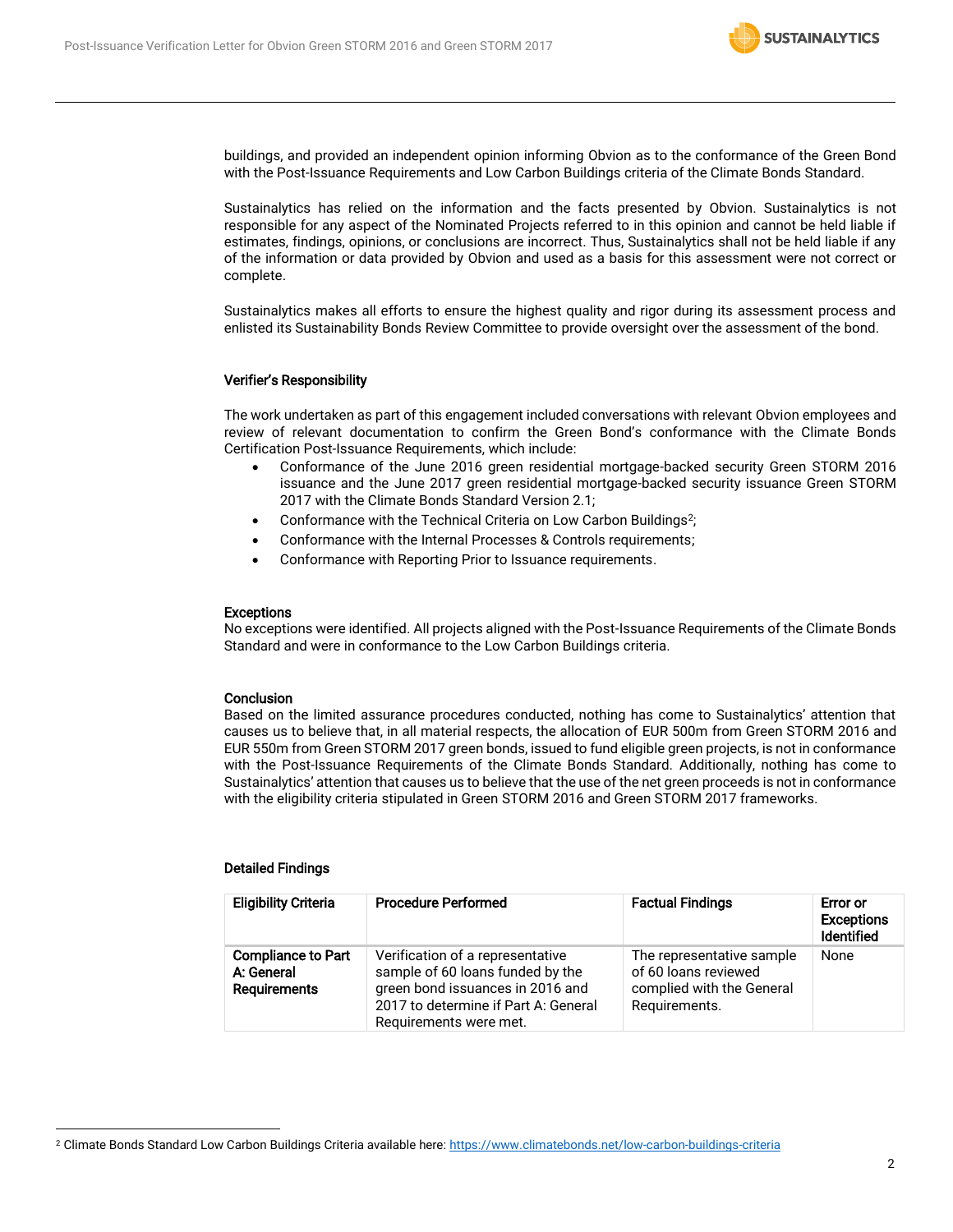

| <b>Compliance to Part</b><br><b>B: Eligible Projects &amp;</b><br><b>Assets</b> | Verification of a representative<br>sample of 60 loans funded by the<br>green bonds in 2016 and 2017 to<br>determine if projects meet the Low<br>Carbon Buildings technical criteria. | The representative sample<br>of 60 loans meet the<br>requirements of the Low<br>Carbon Buildings technical<br>criteria. | None |
|---------------------------------------------------------------------------------|---------------------------------------------------------------------------------------------------------------------------------------------------------------------------------------|-------------------------------------------------------------------------------------------------------------------------|------|
| <b>Compliance to Part</b><br>C: Requirements for<br><b>Specific Bond Types</b>  | Bond Type Applicable: Use of<br>Proceeds Bond.                                                                                                                                        | The requirements of<br>Project Holding, Settlement<br>Period and Earmarking<br>have been met.                           | None |

Mihai Cojocaru March 2, 2018 City Business Center, Building D, Str. C Brediceanu no.10, 300011, Timisoara, Romania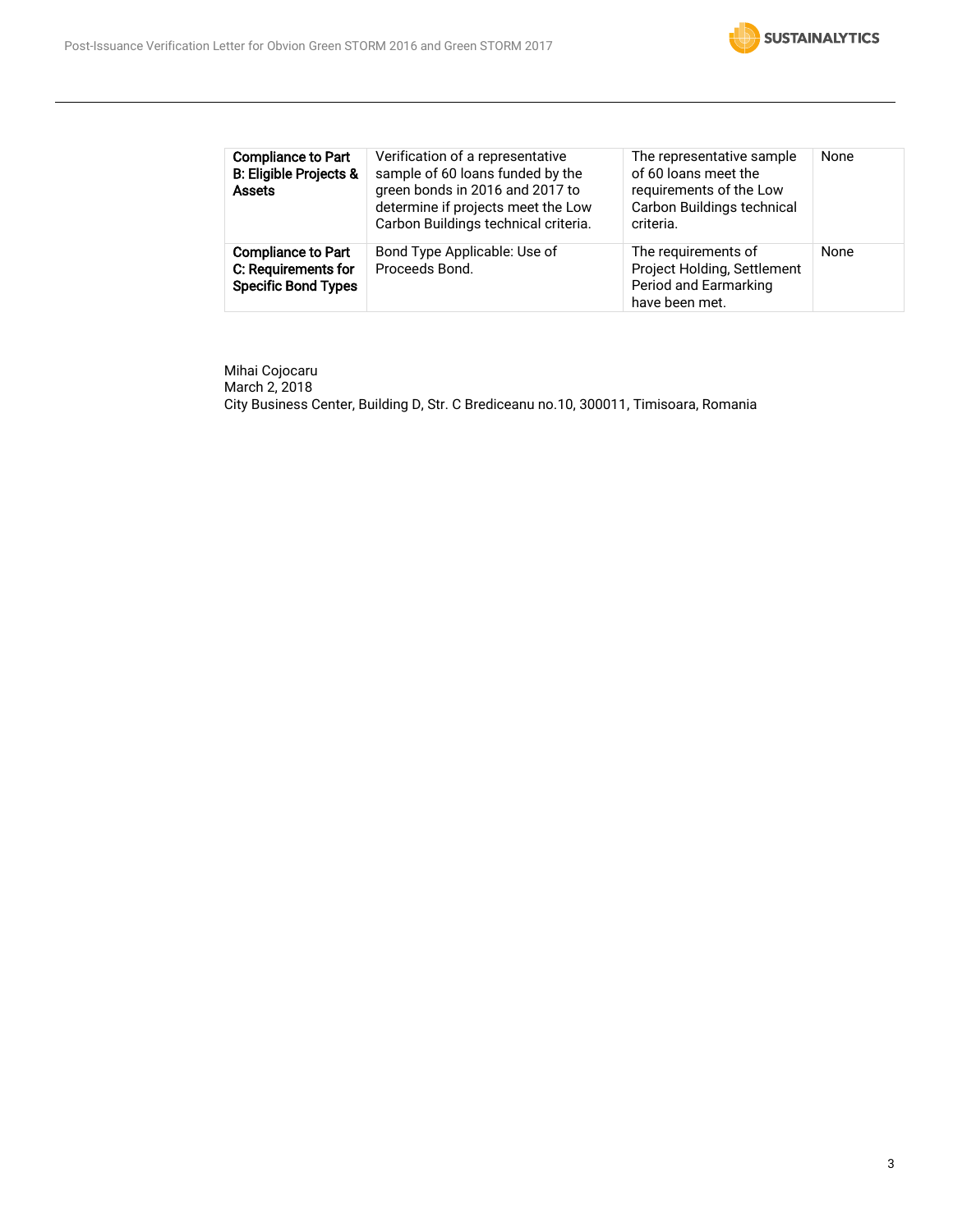

# Schedule 2A: Post-Issuance General Requirements of the Climate Bonds Standard

| Nominated Projects & Assets    | 4.1 Statement on the environmental objectives of the bond                                                                                                                  |
|--------------------------------|----------------------------------------------------------------------------------------------------------------------------------------------------------------------------|
|                                | 4.2 Nominated Projects meet the Climate Bonds criteria                                                                                                                     |
|                                | 4.3 Confirmation that Nominated Projects and Assets will not be nominated to<br>other Climate Bonds                                                                        |
| Use of Proceeds                | 5.1 Net Proceeds of the bond allocated to the Nominated Projects                                                                                                           |
|                                | 5.2 Funds allocated to Nominated Projects within 24 months of issuance of<br>the bond                                                                                      |
|                                | 5.3 Estimate of the share of the Net Proceeds used for financing and re-<br>financing                                                                                      |
|                                | 5.4 Net Proceeds of the bond shall be tracked by the Issuer following a formal<br>internal process                                                                         |
|                                | 5.5 Net Proceeds of the bond shall be no greater than the total investment or<br>the total Fair Market Value of the Nominated Projects & Assets at the time<br>of issuance |
| Non-Contamination of Proceeds  | 6.1 Tracking of proceeds                                                                                                                                                   |
|                                | 6.2 Managing of unallocated proceeds                                                                                                                                       |
|                                | 6.3 In the case of a Force Majeure, the Issuer may apply to the Climate Bonds<br>Standard Board for an extension to the asset allocation period                            |
| Confidentiality                | 7.1 Information about the Nominated Projects & Assets provided to the<br>Verifier and to the Climate Bonds Standard Board                                                  |
|                                | 7.2 Issuer should disclose information about the bond and the Nominated<br>Projects & Assets to the market                                                                 |
| <b>Reporting Post-Issuance</b> | 8.1 Report containing the list of Nominated Projects & Assets to which<br>proceeds of the bond have been allocated                                                         |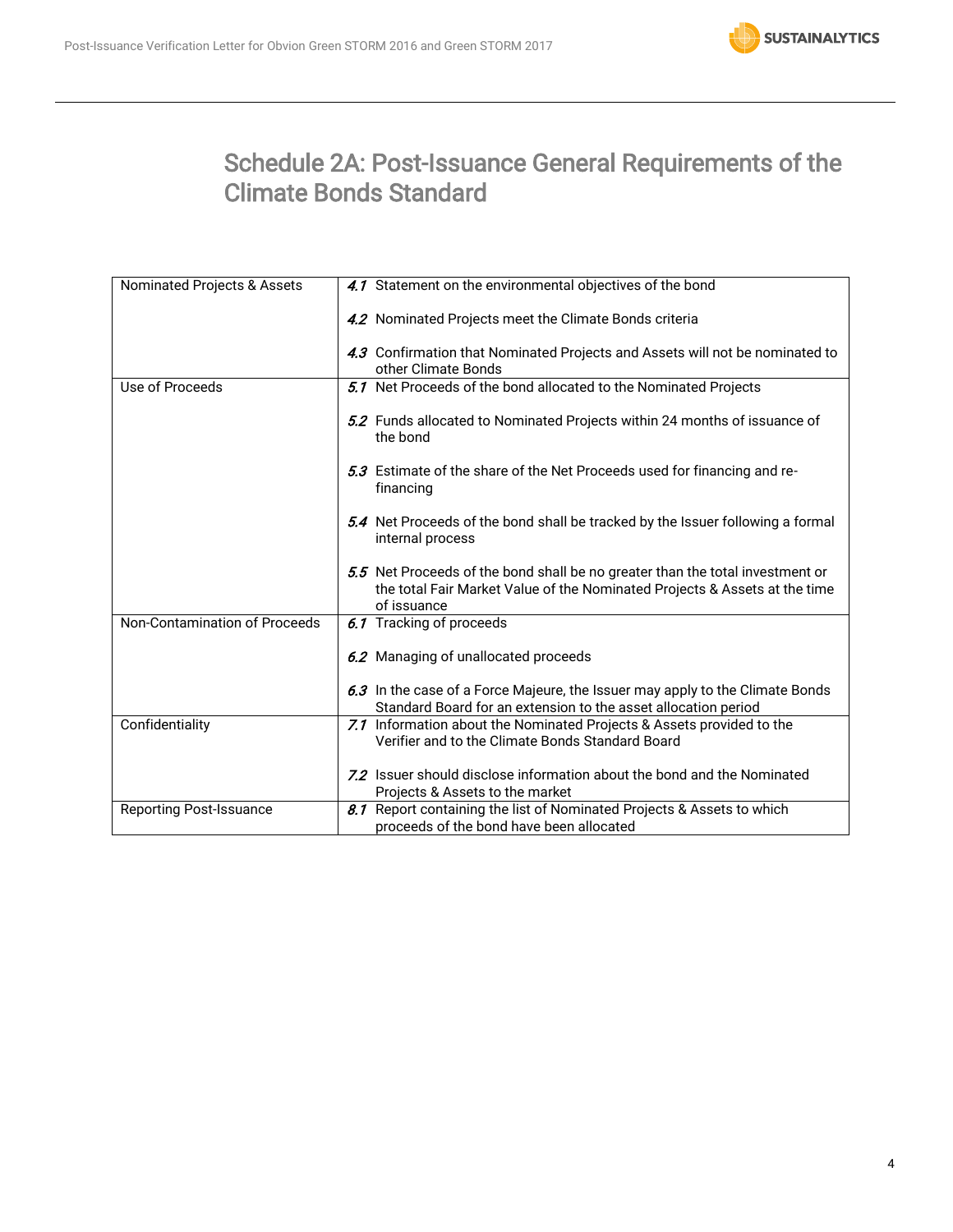

# Schedule 2B: Conformance to the Post-Issuance Requirements of the Climate Bonds Standard

| <b>Procedure Performed</b>                                                               | <b>Factual Findings</b>                                                                                                                                                                                                                                                                                                                                                                                                                                                                                                                                                                                                                                                                                                                                                                                                  | <b>Error or</b><br><b>Exceptions</b><br>Identified                                                                                                                                                                                                                                   |
|------------------------------------------------------------------------------------------|--------------------------------------------------------------------------------------------------------------------------------------------------------------------------------------------------------------------------------------------------------------------------------------------------------------------------------------------------------------------------------------------------------------------------------------------------------------------------------------------------------------------------------------------------------------------------------------------------------------------------------------------------------------------------------------------------------------------------------------------------------------------------------------------------------------------------|--------------------------------------------------------------------------------------------------------------------------------------------------------------------------------------------------------------------------------------------------------------------------------------|
| Verification of Nominated<br>Projects & Assets                                           | 4.1 The objective of the bond is to primarily use proceeds to<br>refinance an existing mortgage loan portfolio with<br>residential buildings in the Netherlands, focusing namely<br>on energy efficiency and energy performance.<br>4.2 Obvion confirms that the nominated projects meet the<br>Eligibility Criteria.<br>4.3 Obvion confirms that the projects shall not be nominated<br>to other Climate Bonds.                                                                                                                                                                                                                                                                                                                                                                                                         | None                                                                                                                                                                                                                                                                                 |
| Verification of requirements<br>specified under Use of<br>Proceeds                       | 5.1 Net Proceeds of the bond have been allocated to the 4597<br>residential buildings (Green STORM 2016 and Green<br>STORM 2017 combined) in the Netherlands as per Cut-Off<br>date 1 February 2018.<br>5.2 Obvion has confirmed that funds have been 100%<br>allocated upon issuance to refinance the Nominated<br>Projects.<br>5.3 Obvion has confirmed that all Net Proceeds of the bond<br>were used for refinancing only.<br>5.4 Obvion has confirmed that Net Proceeds of the bond have<br>been tracked following a formal internal process.<br>5.5 Obvion has confirmed that the Net Proceeds of the bond<br>is no greater than the existing mortgage loan portfolio<br>with residential buildings in the Netherlands, focusing on<br>the improvement of the assets' energy efficiency and<br>energy performance. | 5.4 As the total<br>proceeds have<br>already been<br>allocated in full<br>at closing to<br>existing loans,<br>Obvion will only<br>report on the<br>sustainability<br>aspects of this<br>portfolio.<br>Sustainalytics<br>assesses this<br>aspect in line<br>with market<br>practices. |
| Verification of requirements<br>specified under Non-<br><b>Contamination of Proceeds</b> | Obvion confirms that the proceeds have been segregated<br>6.1<br>and tracked in a systematic manner and were exclusively<br>used to refinance Nominated Projects.<br>6.2 Obvion confirms that the totality of the net proceeds from<br>the issuances have been used to fund eligible mortgages<br>in the portfolio, and thus no balance of unallocated<br>proceeds resulted following the issuances.                                                                                                                                                                                                                                                                                                                                                                                                                     | None                                                                                                                                                                                                                                                                                 |
| Verification of requirements<br>specified under Confidentiality                          | 7.1 Obvion confirms that all relevant information about the<br>Nominated Projects has been provided to the Verifier and<br>to the Climate Bonds Standard Board to support the<br>assessment of conformance with the Climate Bonds<br>Standard.<br>7.2 Obvion confirms that all relevant information about the<br>bond and the Nominated Projects has been disclosed to<br>the market.                                                                                                                                                                                                                                                                                                                                                                                                                                    | None                                                                                                                                                                                                                                                                                 |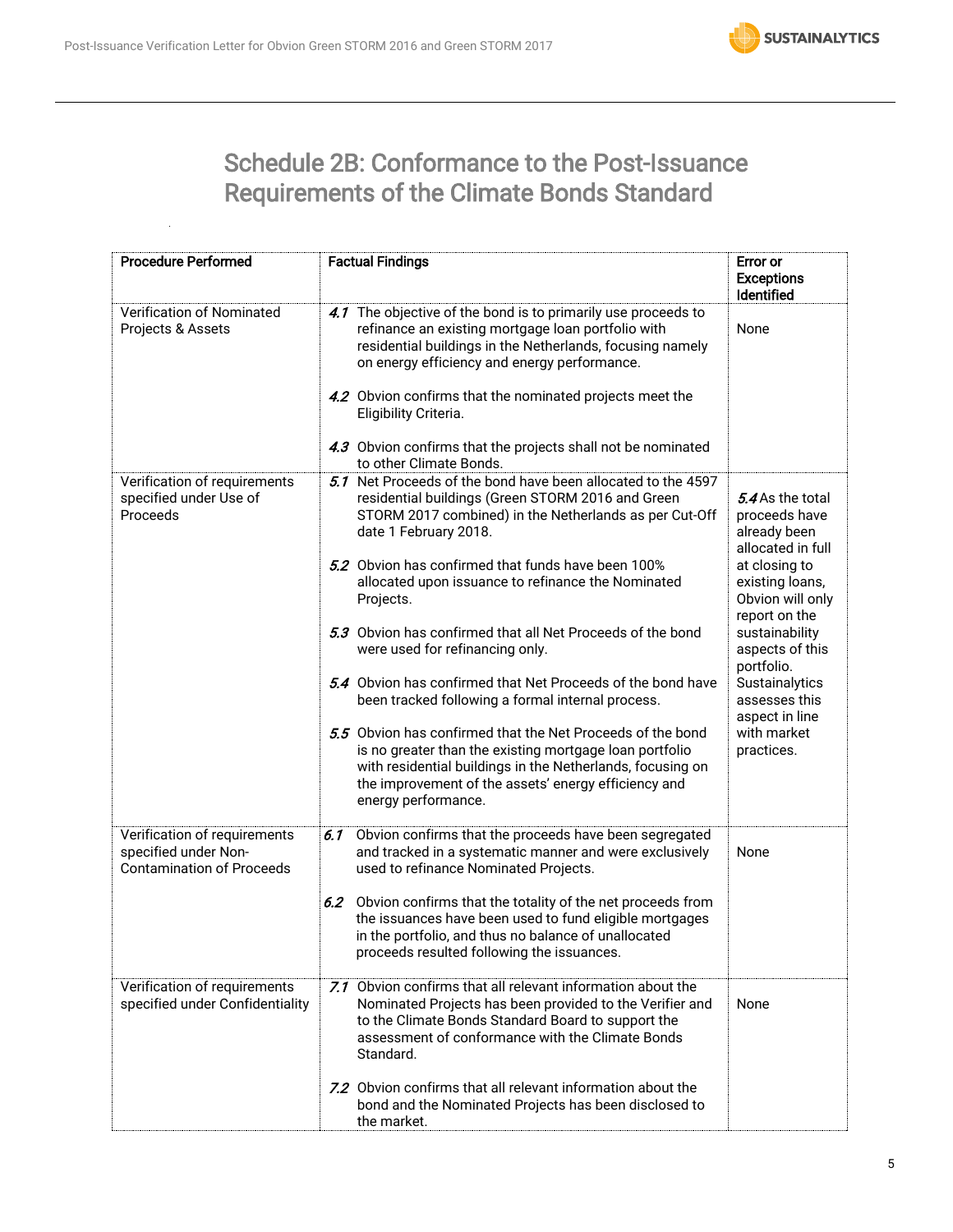

| Verification of requirements | $\parallel$ 8.1 Obvion has provided a report containing the list of |      |
|------------------------------|---------------------------------------------------------------------|------|
| specified under Reporting    | Nominated Projects to which proceeds of the bond have               | None |
| Post-Issuance                | been allocated                                                      |      |